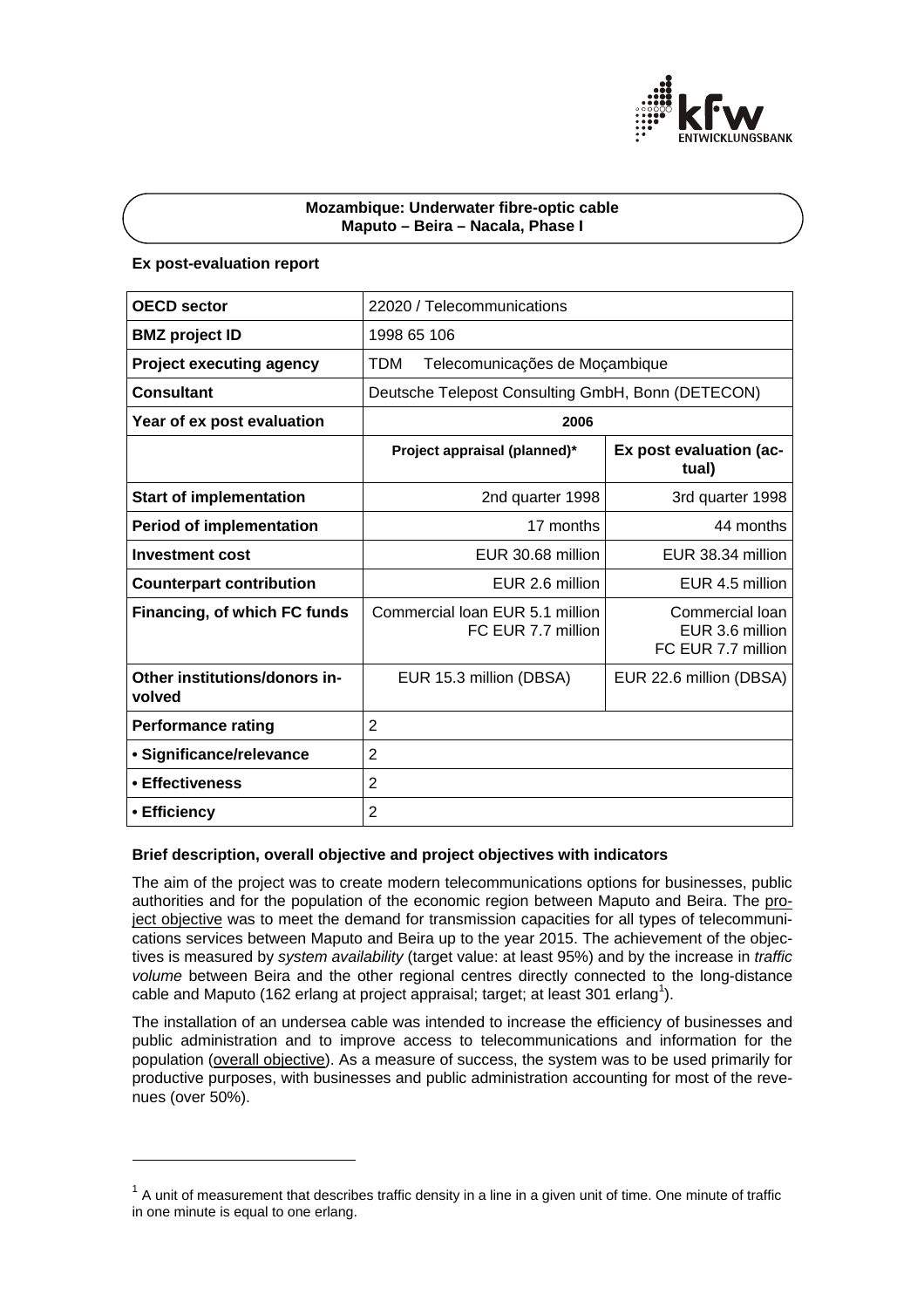The project executing agency is the state-owned company Telecomunicações de Moçambique (TDM). As part of the liberalisation of the sector, the mobile telecommunications segment of TDM was spun off into a separate enterprise and TDM as a fixed telephony provider was transformed into a 100% state-owned limited liability company in 2002.

The recipient of the financial contribution and borrower of the commercial loan is the Republic of Mozambique represented by Banco de Moçambique.

## **Project design / major deviations from the original project planning and their main causes**

At the time of project appraisal, building a functioning telecommunications infrastructure between the country's main cities Maputo and Beira as the backbone for the further development of the country's long-distance telecommunications was considered a prerequisite for reconstruction and economic development after the end of the 16-year civil war. This view is still maintained, and the importance of the project can be measured by the number of telephone users existing today: Whereas the total demand for telephony throughout the country was estimated to reach around 130,000 users by the year 2005 at the time of project appraisal, today around 1.6 million users have a telephone connection (mobile and fixed network). The fibre-optic cable laid in the framework of the project enables local, regional and international connections in the fixed and mobile telecommunications network, and it transmits data services in a far greater volume than expected at the time of the appraisal (internet, leased lines) is as well as radio and television broadcasts. All of this enables an improved exchange of and access to information for businesses, public administration and the population.

The project has made a significant contribution to these objectives. The intended increase in traffic volume between Maputo and Beira (project objectives) from 245  $E1^2$  was already surpassed in 2005 (251 E1). A decisive factor was mobile telephony, but the lease of data lines also contributed greatly, doubling since 2003 (final inspection) from 12 to 23 leased lines. Given these developments, TDM is planning to advance the capacity expansion, which was already technically scheduled when the fibre-optic cable was initially installed, to the year 2007; it requires only a moderate financial effort.

Businesses and public administration in particular benefit from improved access to telecommunications services (overall objective). The system is being used primarily by productive users (fixed network and leased lines); 75% (target: >50%) of the revenues attributable to the cable are being generated by commercial users. Public administration accounts for 13% of revenues - - among other activities, they conduct their budgetary planning through the newly created telecommunications channels. Revenues have risen considerably since the time of project appraisal, both in absolute and in relative terms.

The system is operating on a cost-covering basis and with a profit. In the coming years of operation, expenditures will rise as a result of higher maintenance needs, but maintenance costs account for a low share of the overall cost. Because of the low cost of operation the internal rate of return amounts to around 15% in nominal terms, significantly higher than the 8% target in the sector.

The implementation was 30 months overdue against the original planning. Delays were caused by lengthy negotiations of the financing and on-lending agreements, the time-consuming awarding procedure and problems in the actual implementation. The project conception was generally in line with the nature of the project and the delays cannot be attributed to it.

## **Key results of the impact analysis and performance rating**

l

We rate the developmental efficacy of the project "Undersea fibre-optic cable Maputo – Beira – Nacala, Phase I" as follows:

 $2$  E1 represents the smallest units of transmission capacity available in the cable; one E1 is equal to 30 parallel telephone channels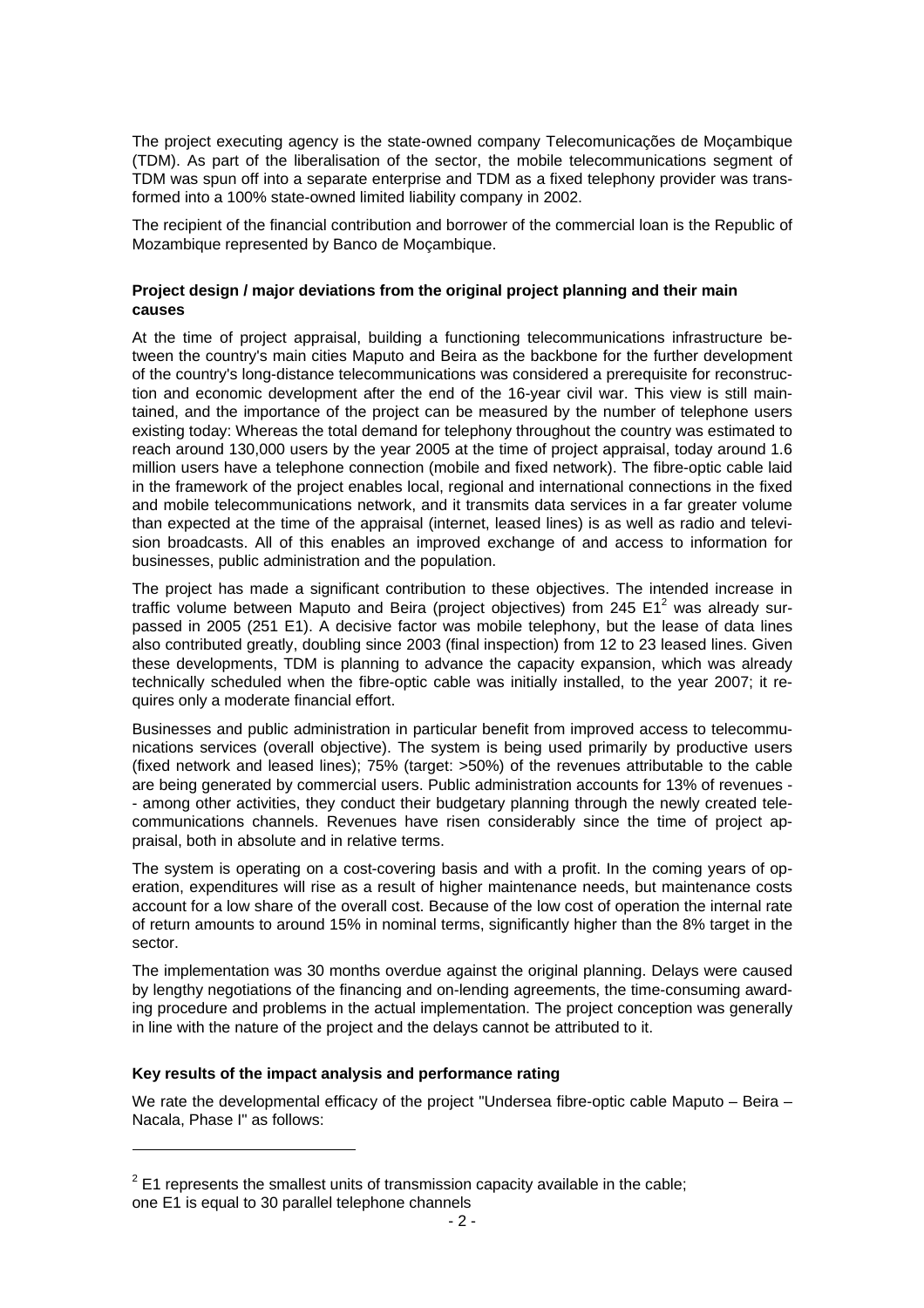The investment has **relevance** as the line was and continues to be a central element of the telecommunications infrastructure between the country's main cities. The project has demonstrated that it has **significant impacts**. The economy and public administration in particular benefit from improved access to telecommunications services -- today 75% of the revenues attributable to the cable is generated by commercial users. The public sector contributes 13% of the revenues; it is already planning and realising its budget in part through the new telecommunications channel and will process its entire budget through the system in future. The intended target groups are being reached (sub-rating: 2).

The cable capacity utilisation is entirely satisfactory. The availability of the cable is above the target of 95%. From today's perspective, there does not appear to be any risk to the sustainable operation, neither with regard to the staff nor financially; the project executing agency has sufficient funds to finance even major repairs. The long-term achievement of the project objectives (**effectiveness**) is not at risk as we consider the occurrence of risks to the sustainability referred to below to be rather unlikely, and their impact on the project would be minor (sub-rating: 2).

Laying a fibre-optic cable in the sea involves specific high investment costs but also entails low operating and maintenance costs. The specific cost of the investment was appropriate. The running costs of operation and maintenance can be met by the connection and communication fees in the fixed network and by revenues from leased lines. The profitability calculation revealed an IRR of 15%. In view of the operational risks that might result from the initiated reorganisation of TDM in connection with staff downsizing, we rate the long-term **efficiency** of the project as not very good but satisfactory (sub-rating: 2).

**Risks to sustainability**: No operational risks to sustainability can be identified. In view of the measures introduced so far by the project executing agency TDM to improve the quality of service and customer relations and to downsize the staff, it can be assumed that TDM will respond early to new developments. The risk that revenues will be insufficient to meet the planned investment (overestimated demand, continuing decline in tariffs) can therefore be considered minimal. A further risk might occur if the state were to exert pressure on TDM to make an excessive amount of unprofitable investments in rural regions. On the other hand, the sectoral decisions made by the government in the past all made economic sense. Only if several of the risks mentioned above were to occur without adequate countermeasures being taken would long-term negative consequences have to be expected for the project executing agency. There appears to be little likelihood of such a development occurring.

In consideration of the sub-criteria mentioned above, we rate the developmental efficacy of the project as **satisfactory overall (rating 2**).

No immediate employment effects were achieved during implementation or operation. The poor benefit only indirectly from the project as the improvement of telecommunications contributes to economic development and, thus, to creating job opportunities. A specific contribution to sustainable poverty reduction was not intended at the time of project appraisal and has not been achieved either.

Positive environmental effects were not planned at the time of the project appraisal. The cable was laid on land in existing cable channels. The environmental effects of the project are negligible even considering the power supply for the facilities installed. Projects of this kind have no potential for any specific gender equality impact -- this was not intended and did not occur. The project did not aim to achieve participatory development or good governance.

## **General conclusions and recommendations**

Over the last decade, the mostly privately financed investments in the telecommunications sector in developing countries have largely focused on expanding mobile telecommunications networks. For this reason mobile telephony has therefore reached a substantially higher penetration in many developing countries than the fixed telephone networks. All over the world, margins and turnovers of purely fixed network operators have been falling as a result, making it increasingly harder for them to invest. This trend has adversely affected and will continue to negatively influence the further development of telecommunications in rural regions, but also broadband